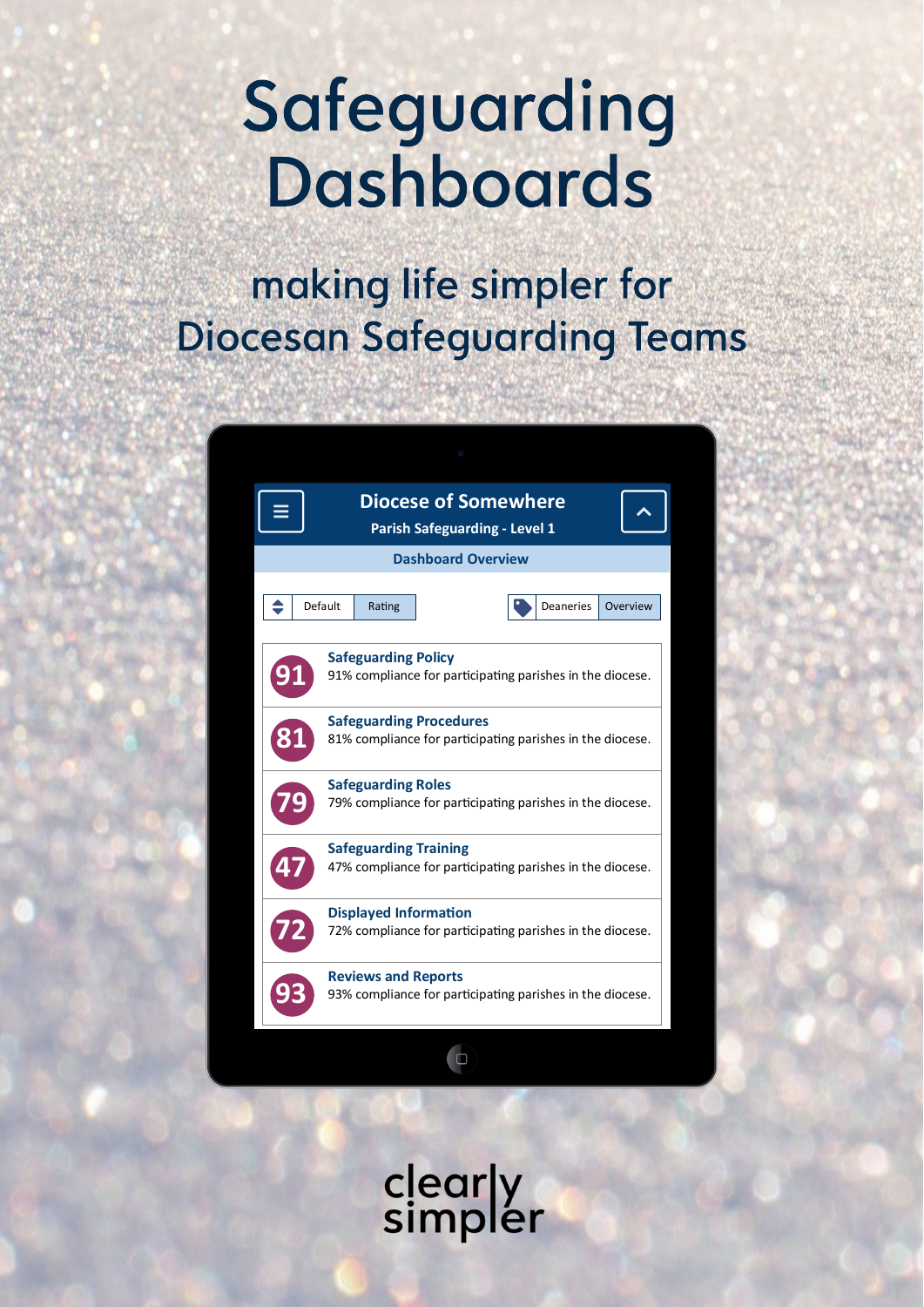# Safeguarding **Dashboards**

The primary purpose of *Safeguarding Dashboards* is to make life simpler for safeguarding officers. However, it also makes life simpler for Diocesan Safeguarding Teams.

All dioceses want to help and support their parishes with safeguarding. *Safeguarding Dashboards* gives you the evidence that you need to make the best use of your precious time and resources. Information from participating parishes is automatically collected and analysed, thus removing the need for parish surveys or questionnaires.

*Safeguarding Dashboards* is fully compliant with the UK's data sharing regulations (GDPR).

#### **Dashboard Overview**

**Safeguarding Dashboards automatically calculates** an average compliance rating for each safeguarding topic. The compliance rating is displayed as a score from 0 to 100.

No need for questionnaires or surveys. No need for spreadsheets to analyse results. The latest information is automatically collected every night and presented in the most helpful way.

A maximum score of 100 would indicate that every parish is fully compliant with a particular topic.

"I love the simplicity of the dashboard overview. It paints the big picture of parish compliance that I can share with the Bishop's Staff. It also helps me to focus on the areas where parishes need the most support."

> Carol Clarke DSA in Coventry



In the above illustration, the DSA can immediately see that the compliance for *Safequarding Training* is particularly low (47%). More detailed information is just a tap away. This helps to answer the quesons '**Why?**' and '**Where?**'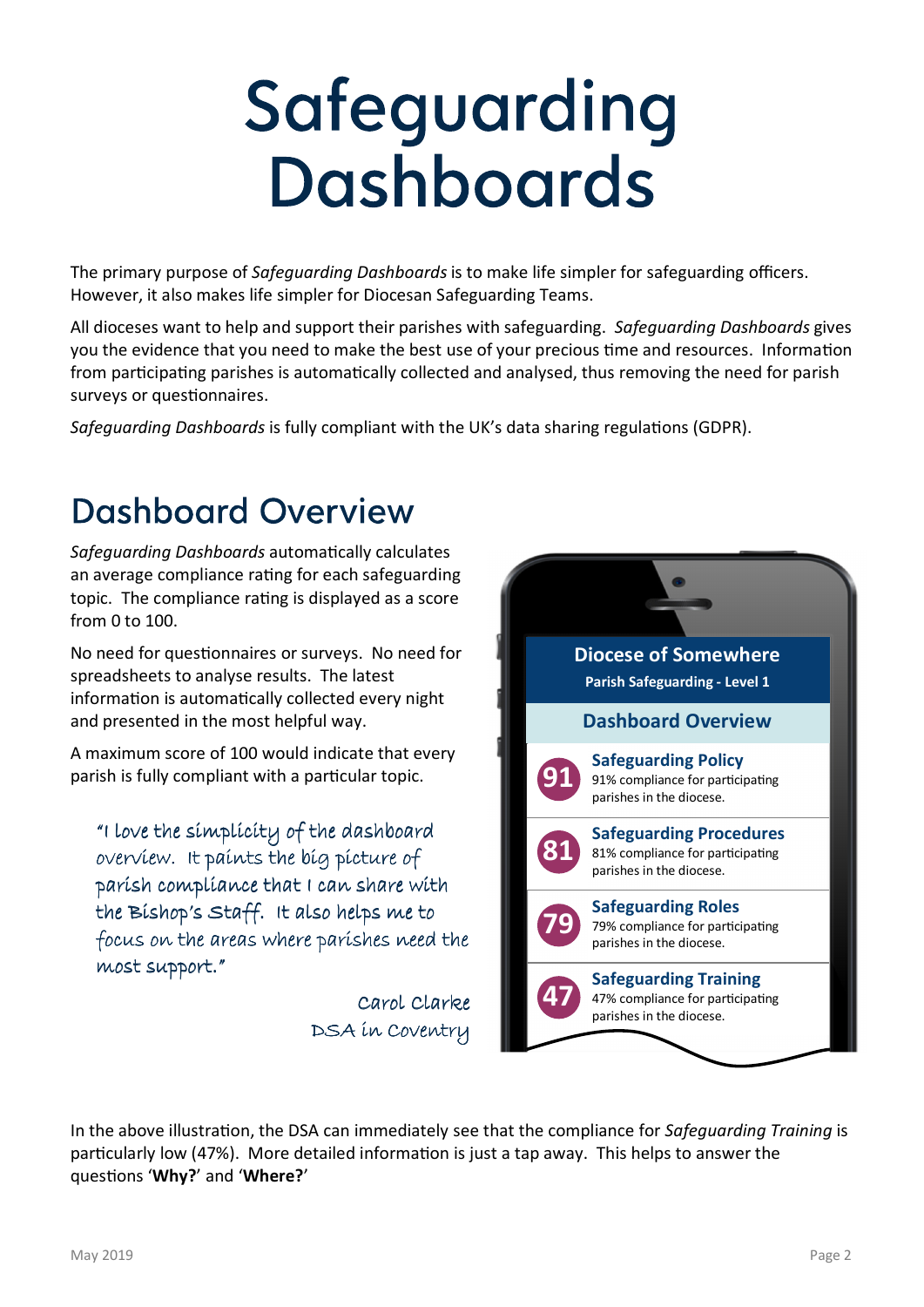### Show me why

Why does *Safeguarding Training* only have 47% compliance? Simply tap the statement to see a more detailed breakdown.

This page clearly indicates that the biggest challenge is the training of churchwardens (21%).

This could open up a discussion with PSOs about how the diocese might better encourage more churchwardens to engage with safeguarding training.

Furthermore, since the dashboard is updated every night, it is easy to monitor the effectiveness of any intervention.



#### Show me where

*Safeguarding Dashboards* enables the DSA to see parish compliance in each deanery (as shown opposite). Tap any deanery to then see the compliance of each participating parish.

Once again, this can open up helpful discussions about how best to support particular deaneries or parishes.

High-compliance parishes are also easily identified, and their experience can be shared with others.